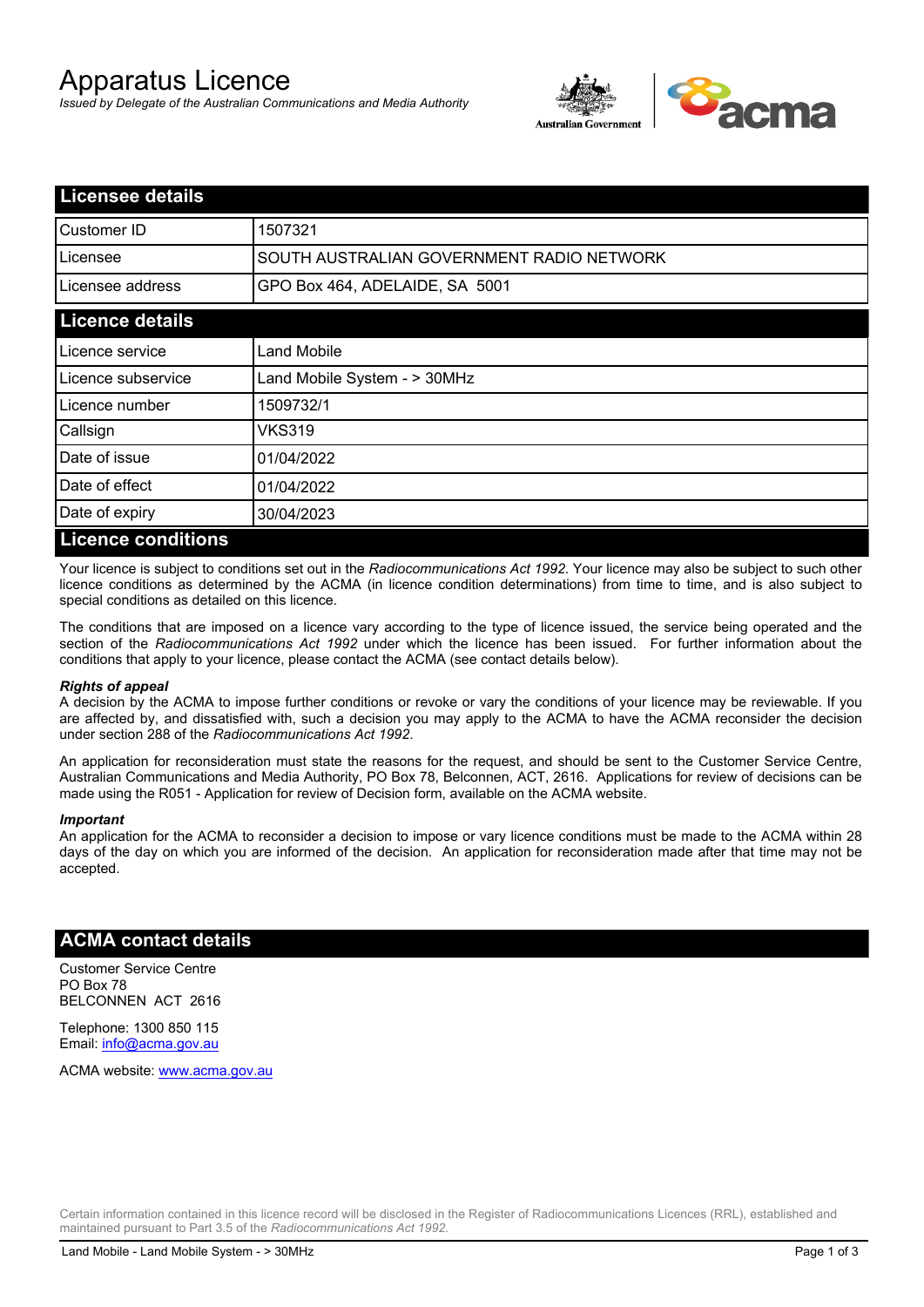## **Advisory Notes applying to licence no.: 1509732/1**

Conditions applicable to the operation of Land Mobile System station(s) authorised under this licence can be found in the Radiocommunications Licence Conditions (Apparatus Licence) Determination and the Radiocommunications Licence Conditions (Land Mobile Licence) Determination. Copies of these determinations are available from the ACMA and from the ACMA home page (www.acma.gov.au).